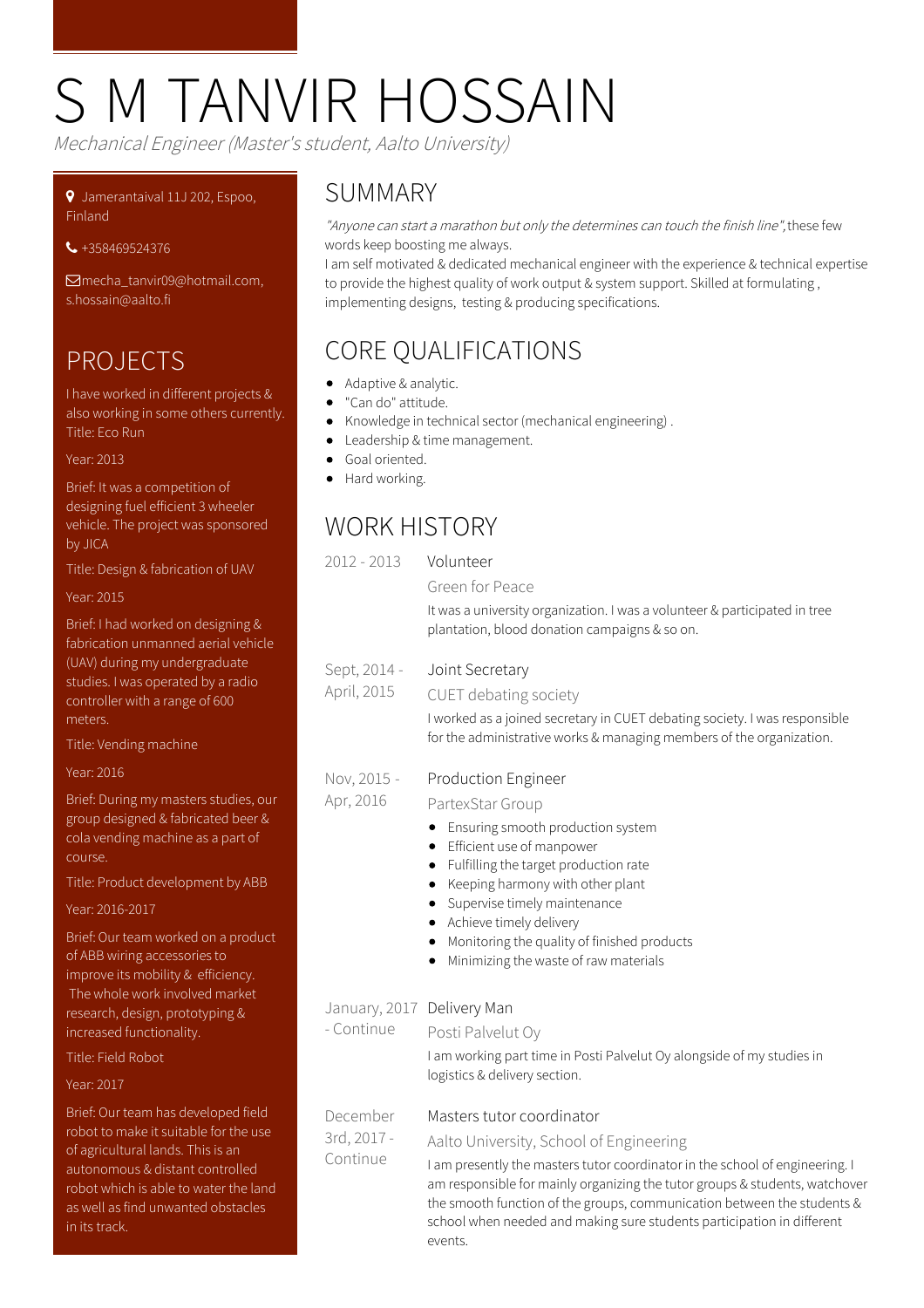# EXTRA **CURRICULAR** ACTIVITIES

- Debate: I was the champion team leader of my University debate team.
- Volunteer: I was the distributor of "Green for Peace" club during my undergraduate studies.
- **•** Engineering Guild: At present, I am one of the active members in Mechanical Engineering guild in Aalto University.
- Hobbies: Playing Badminton Motorcycling Travelling Volunteer works

#### ACHIEVEMENT

- Best debater award in 2011.
- Participant award from Eco-Run project organised by JICA in 2013.

## ORGANISATIONAL SKILLS

I have "leadership" skills as well as I am "good team player" & have mentality to take challenges. I have achieved these skills through my previous job & presentation works I have done during my studies & also being vibrant in arranging different industrial tours & programs in my department. Apart from that, I do have analytical ability & dig deep of certain things.

I am very good at communicating & understanding people. In my university & also in previous I was known as amicable person.

# EDUCATION

|               | 2016 - Present Master of Science in Mechanical Engineering<br>Aalto University                                               |
|---------------|------------------------------------------------------------------------------------------------------------------------------|
|               | I am pursuing master degree in mechanical engineering.                                                                       |
| $2010 - 2015$ | Bachelor of Science in Mechanical Engineering<br>Chittagong University of Engineering & Technology<br>Mechanical Engineering |
| $2007 - 2009$ | Higher Secondary School Certificate<br><b>BNM Public College</b><br>Group: Science                                           |

#### SKILLS



Microsoft Office Packages Skilled user of Word, Excel & Powerpoint.



CES Edupack

Analysis of material property, feasibility checking, plotting, material behavior analysis etc.



Design software



Modelling, Simulation, FEM analysis.



5

5

5

 $\overline{\phantom{0}}$ 

KiCAD I have working skills in making PCB.

- Design Software Solid-works
- Matlab

I have operating knowledge in matlab & simulink.

Finite element analaysis I am learning Finite Element Analysis on Solids & also mathematica.



Tecnomatix